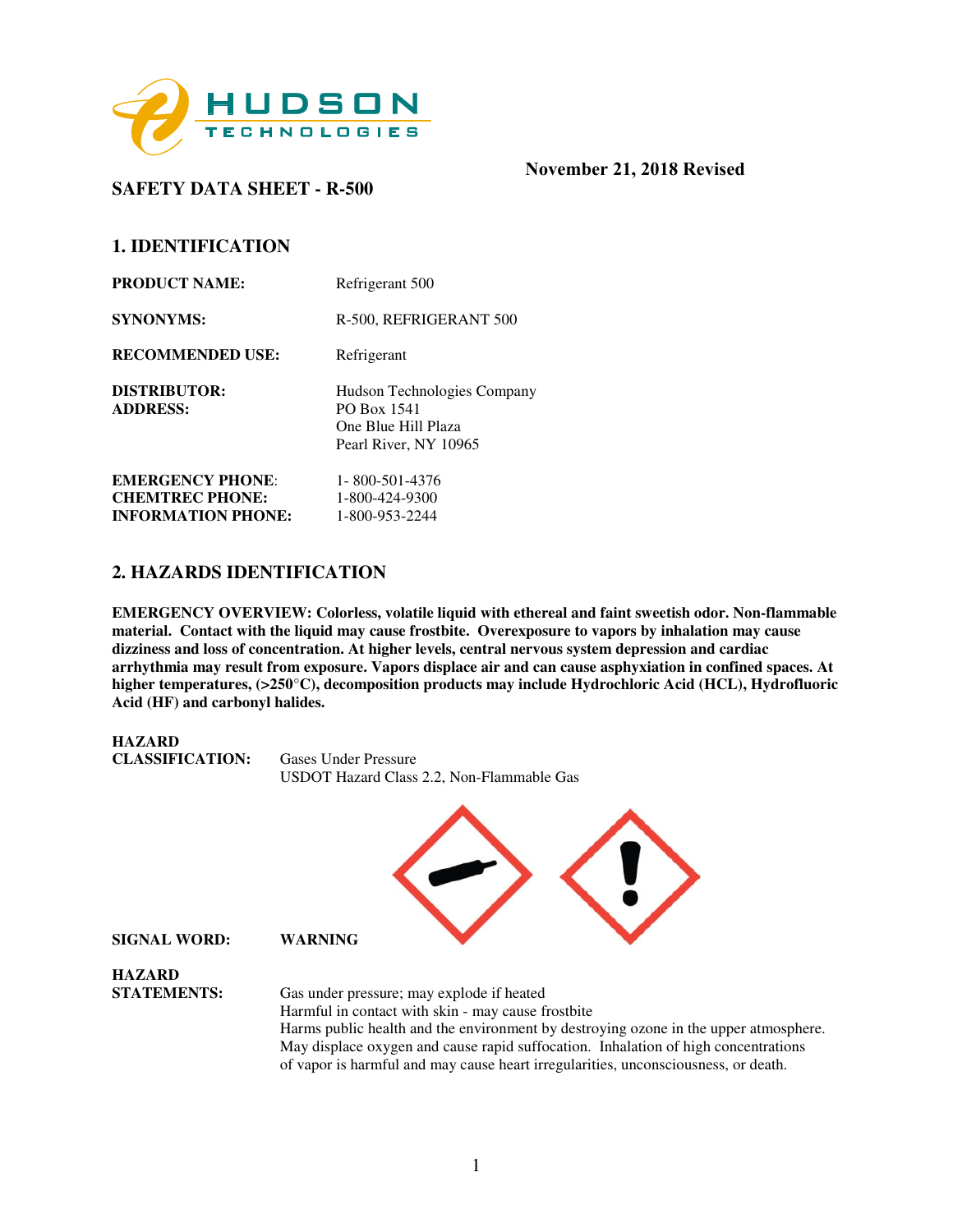

## **SAFETY DATA SHEET - R-500**

### **PRECAUTIONARY STATEMENTS**

**PREVENTION:** Do not breathe vapors. Use only with adequate ventilation - never in a closed space. Wear protective gloves. Wear eye protection.

- **RESPONSE:** If inhaled: Remove person to fresh air and keep comfortable for breathing. Immediately call a physician. If not breathing, give artificial respiration, preferably mouth to mouth. If breathing is difficult, give oxygen. Avoid stimulants. Do not give adrenalin If on skin: Wash with plenty of water (not hot water) or use other means to warm skin slowly. If in eyes: Rinse cautiously with water for several minutes. Remove contact lenses, if present and easy to do. Continue rinsing. Call a physician. **STORAGE:** Protect from sunlight. Store in well-ventilated place.
- Do not heat above 120°F (50°C). Do not store in damp areas. **DISPOSAL:** Comply with Federal, State and local regulations. Reclaim by distillation or remove

to a permitted waste disposal facility

**CARCINOGENICITY:** Ingredients found on one of the OSHA designated carcinogen lists are listed below.

| <b>INGREDIENT NAME</b>                | <b>NTP STATUS</b> | <b>IARC STATUS</b> | <b>OSHA LIST</b> |
|---------------------------------------|-------------------|--------------------|------------------|
| No ingredients listed in this section |                   |                    |                  |

## **3. COMPOSITION / INFORMATION ON INGREDIENTS**

**PRODUCT NAME:** Refrigerant 500

**SYNONYMS:** R-500, REFRIGERANT 500

### **INGREDIENT NAME CAS NUMBER WEIGHT %**

| <b>Ingredient Name</b>           | CAS Number | <u>%</u> |
|----------------------------------|------------|----------|
| Dichlorodifluoromethane (CFC-12) | 75-71-8    | 73.8     |
| 1,1 Difluoroethane (HFC-152a)    | 75-37-6    | 26.2     |

Trace impurities and additional material names not listed above may also appear in Section 15 toward the end of the MSDS. These materials may be listed for local "Right-To-Know" compliance and for other reasons.

## **4. FIRST AID MEASURES**

**SKIN:** Promptly flush skin with water until all chemical is removed. If there is evidence of frostbite, bathe (do not rub) with lukewarm (not hot) water. If water is not available, cover with a clean, soft cloth or similar covering. Get medical attention if symptoms persist.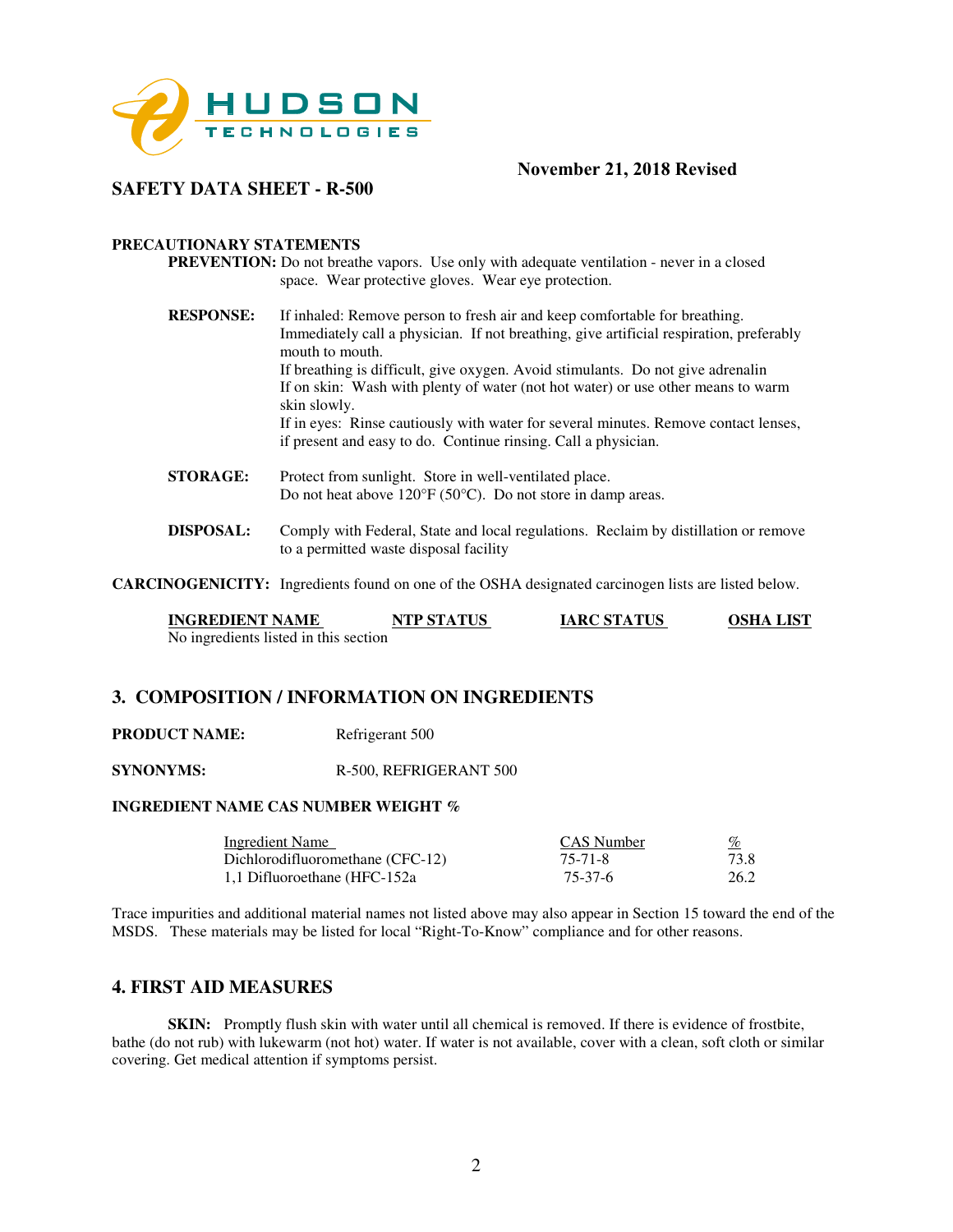

# **SAFETY DATA SHEET - R-500**

**EYES:** Immediately flush eyes with large amounts of water for at least 15 minutes (in case of frostbite water should be lukewarm, not hot) lifting eyelids occasionally to facilitate irrigation. Get medical attention if symptoms persist.

**INHALATION:** Immediately remove to fresh air. If breathing has stopped, give artificial respiration. Use oxygen as required, provided a qualified operator is available. Get medical attention. Do not give epinephrine (adrenaline).

**INGESTION:** Ingestion is unlikely because of the physical properties and is not expected to be hazardous. In case of accidental ingestion, get medical attention. Do not induce vomiting unless instructed to do so by a physician.

**ADVICE TO PHYSICIAN:** Because of the possible disturbances of cardiac rhythm, catecholamine drugs, such as epinephrine, should be used with special caution and only in situations of emergency life support. Treatment of overexposure should be directed at the control of symptoms and the clinical conditions.

# **5. FIRE FIGHTING MEASURES**

## **FLAMMABLE PROPERTIES**

**FLASH POINT:** Gas, not applicable per DOT regulations **FLASH POINT METHOD:** Not applicable **AUTOIGNITION TEMPERATURE:** Unknown **UPPER FLAME LIMIT (volume % in air):** None\* **LOWER FLAME LIMIT (volume % in air):** None\* **FLAME PROPAGATION RATE (solids):** Not applicable **OSHA FLAMMABILITY CLASS:** Not applicable \*Based on ASHRAE Standard 34 with match ignition

#### **EXTINGUISHING MEDIA:**

Use any standard agent – choose the one most appropriate for type of surrounding fire (material itself is not flammable)

#### **UNUSUAL FIRE AND EXPLOSION HAZARDS:**

Cylinders may rupture under fire conditions. Decomposition may occur.

R-500 is not flammable in air at temperatures up to  $100^{\circ}$  C (212 $^{\circ}$  F) at atmospheric pressure. However, this material can become combustible when mixed with air at elevated pressure and/or temperature in the presence of an ignition sources. R-500 can also become combustible in an oxygen enriched environment. Contact with certain reactive metals may result in formation of explosive or exothermic reactions under specific conditions (e.g. very high temperatures and/or appropriate pressures).

#### **SPECIAL FIRE FIGHTING PRECAUTIONS/INSTRUCTIONS**:

In the event of fire, firefighters should wear self-contained, NIOSH-approved breathing apparatus for protection against possible toxic decomposition products. Proper eye and skin protection should be provided. Use water spray to keep fire-exposed cylinders/tanks cool.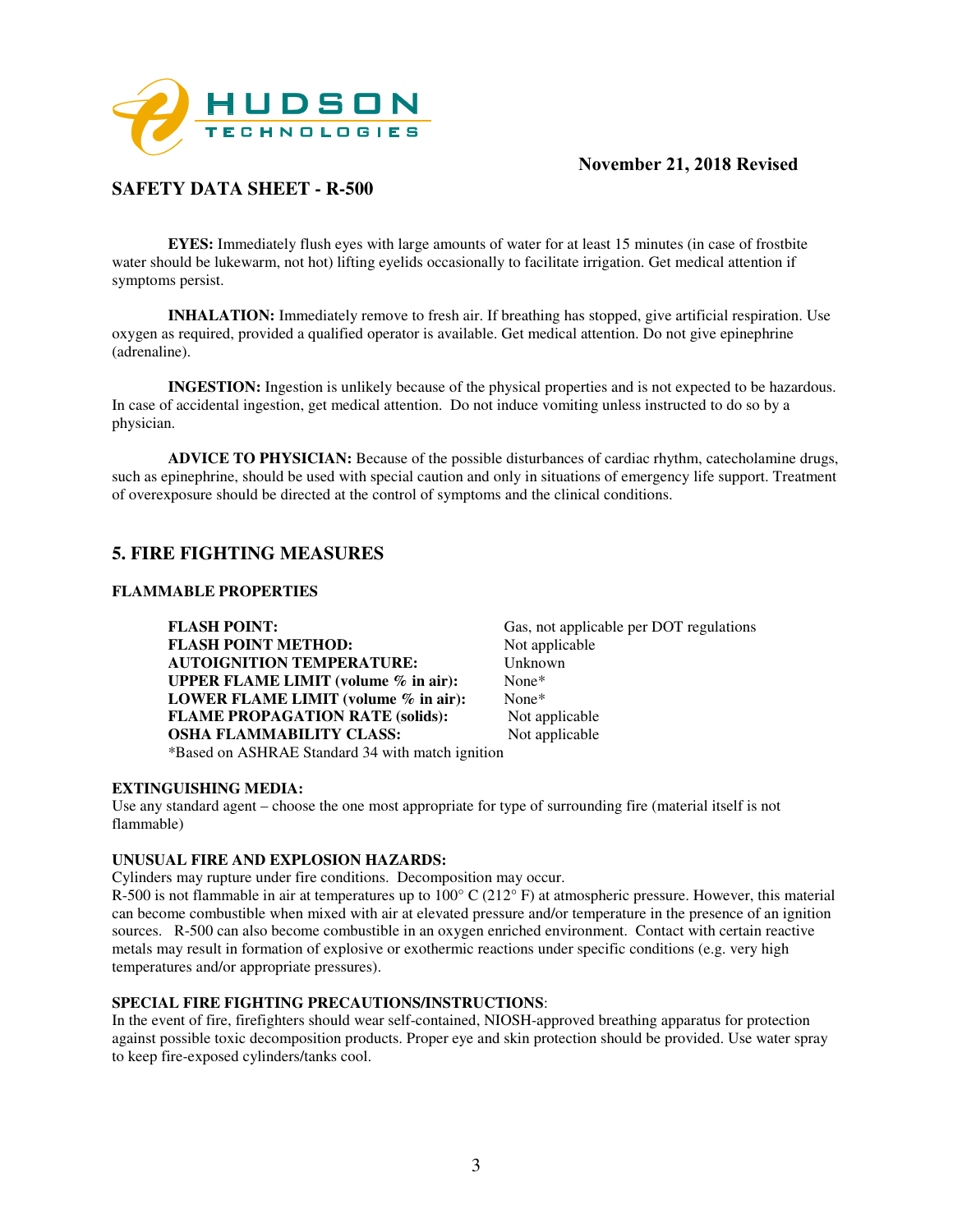

# **SAFETY DATA SHEET - R-500**

# **6. ACCIDENTAL RELEASE MEASURES**

## **IN CASE OF SPILL OR OTHER RELEASE:**

(Always wear recommended personal protective equipment.)

Evacuate unprotected personnel. Protected personnel should remove ignition sources and shut off leak, if without risk, and provide ventilation. Use self-contained breathing apparatus (SCBA) for large spills or releases. Unprotected personnel should not return until air has been tested and determined safe, including low- lying areas.

#### **Spills and releases may have to be reported to Federal and/or local authorities. See Section 15 regarding reporting requirements.**

# **7. HANDLING AND STORAGE**

**NORMAL HANDLING:** Always wear recommended personal protective equipment. Avoid breathing vapors and liquid contact with eyes, skin or clothing. Do not puncture or drop cylinders, expose them to open flame or excessive heat. Use authorized cylinders only. Follow standard safety precautions for handling and use of compressed gas cylinders. R-500 should not be mixed with air above atmospheric pressure for leak testing or any other purpose.

## **STORAGE RECOMMENDATIONS:**

Store in a cool, well-ventilated area of low fire risk and keep out of direct sunlight. Protect cylinder and its fittings from physical damage. Storage in subsurface locations should be avoided. Close valve tightly after use and when empty. Cylinder temperatures should not exceed  $52^{\circ}$  C (125° F).

# **8. EXPOSURE CONTROLS / PERSONAL PROTECTION**

**ENGINEERING CONTROLS:** Provide local ventilation at filling zones and areas where leakage is probable. Mechanical (general) ventilation may be adequate for other operating and storage areas.

## **PERSONAL PROTECTIVE EQUIPMENT**

**SKIN PROTECTION:** Skin contact with refrigerant may cause frostbite. General work clothing and gloves (leather) should provide adequate protection. If prolonged contact with the liquid or gas is anticipated, insulated gloves constructed of PVA, neoprene or butyl rubber should be used. Any contaminated clothing should be promptly removed and washed before reuse.

**EYE PROTECTION:** For normal conditions, wear safety glasses. Where there is reasonable probability of liquid contact, wear chemical safety goggles.

**RESPIRATORY PROTECTION:** None generally required for adequately ventilated work situations. For accidental release or non-ventilated situations, or release into confined space, where the concentration may be above the PEL of 1,000 ppm, use a self-contained, NIOSH- approved breathing apparatus or supplied air respirator. For escape: use the former or a NIOSH-approved gas mask with organic vapor canister.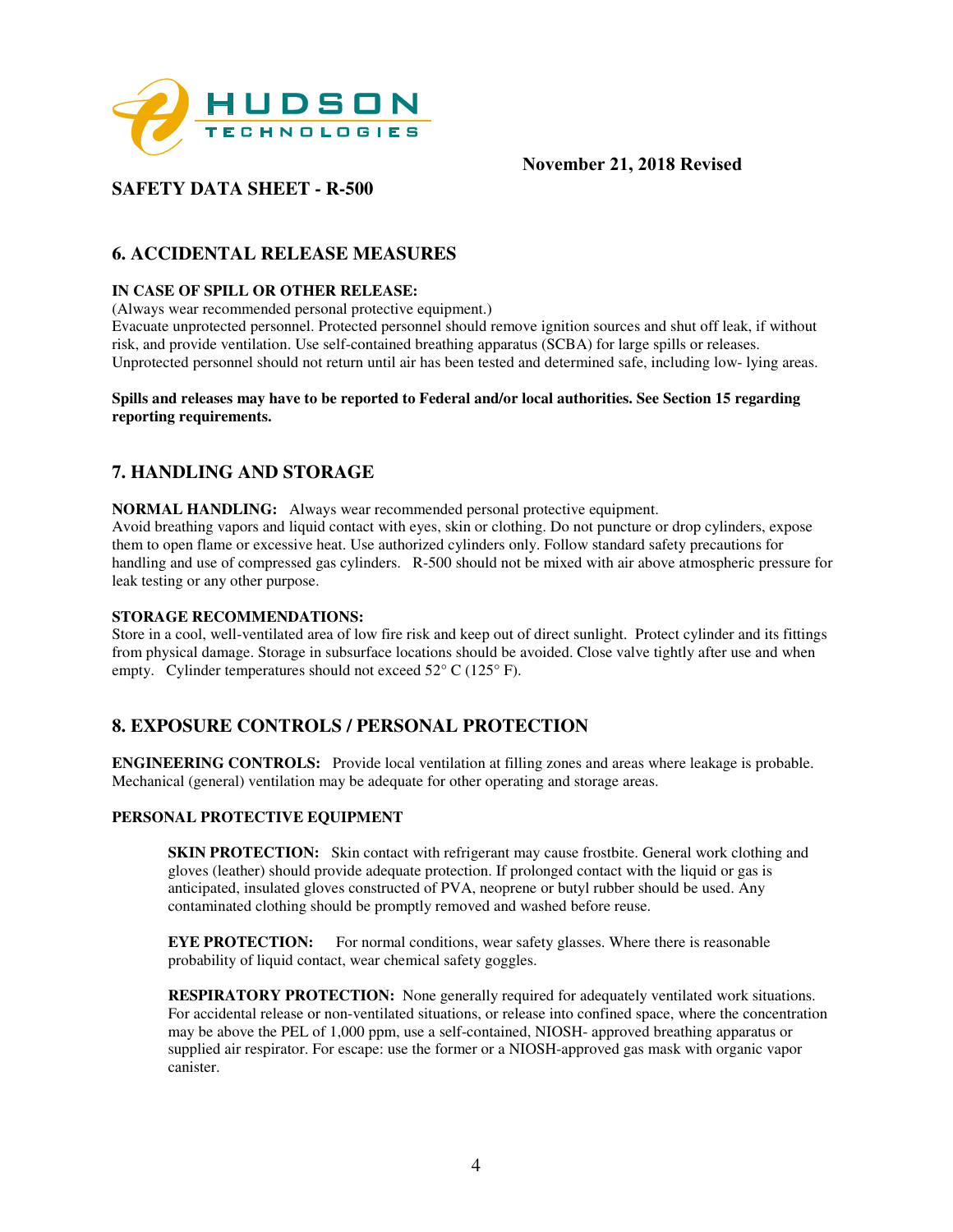

# **SAFETY DATA SHEET - R-500**

**ADDITIONAL RECOMMENDATIONS:** Where contact with liquid is likely, such as in a spill or leak, impervious boots and clothing should be worn. High dose-level warning signs are recommended for areas of principle exposure. Provide eyewash stations and quick-drench shower facilities at convenient locations. For tank cleaning operations, see OSHA regulations, 29 CFR 1910.132 and 29 CFR 1910.133.

## **EXPOSURE GUIDELINES**

**INGREDIENT NAME ACGIH TLV OSHA PEL OTHER LIMIT**<br>Dichlorodifluoromethane 1000 ppm TWA (8hr) 1000 ppm TWA (8hr) None Dichlorodifluoromethane 1000 ppm TWA (8hr) 1000 ppm TWA (8hr) None<br>1.1-Difluoroethane None None \*1000

1,1000 ppm TWA (8hr) None \*1000 ppm TWA (8hr)

\* = Workplace Environmental Exposure Level (AIHA)

### **OTHER EXPOSURE LIMITS FOR POTENTIAL DECOMPOSITION PRODUCTS:**

Hydrogen Fluoride: ACGIH TLV: 3 ppm ceiling

# **9. PHYSICAL AND CHEMICAL PROPERTIES**

| <b>PHYSICAL STATE:</b>                 | Gas at ambient temperatures                        |
|----------------------------------------|----------------------------------------------------|
| <b>MOLECULAR WEIGHT:</b>               | 99.31 average                                      |
| <b>CHEMICAL FORMULA:</b>               | CC12F2, CHF2CH3                                    |
| <b>ODOR:</b>                           | Faint ethereal odor                                |
| $SPECIFIC GRAVITY (water = 1.0):$      | 1.171 @ 30 $\rm{^{\circ}C}$ (86 $\rm{^{\circ}F}$ ) |
| <b>SOLUBILITY IN WATER (weight %):</b> | Unknown                                            |
| $pH$ :                                 | Neutral                                            |
| <b>BOILING POINT:</b>                  | $-33.5$ °C ( $-28.3$ °F)                           |
| <b>FREEZING POINT:</b>                 | $-158$ °C ( $-252.4$ °F)                           |
| <b>VAPOR PRESSURE:</b>                 | 100.1 psia @ 70°F                                  |
|                                        | 231.7 psia @ 130°F                                 |
| VAPOR DENSITY $(air = 1.0)$ :          | 4.2                                                |
| <b>EVAPORATION RATE:</b>               | >1                                                 |
| <b>COMPARED TO:</b>                    | $CC14 = 1$                                         |
| % VOLATILES:                           | 100                                                |
| <b>FLASH POINT:</b>                    | Not applicable                                     |
|                                        |                                                    |

(Flash point method and additional flammability data are found in Section 5.)

# **10. STABILITY AND REACTIVITY**

#### **NORMALLY STABLE (CONDITIONS TO AVOID):**

The product is stable.

Do not mix with oxygen or air above atmospheric pressure. Any source of high temperature, such as lighted cigarettes, flames, hot spots or welding may yield toxic and/or corrosive decomposition products.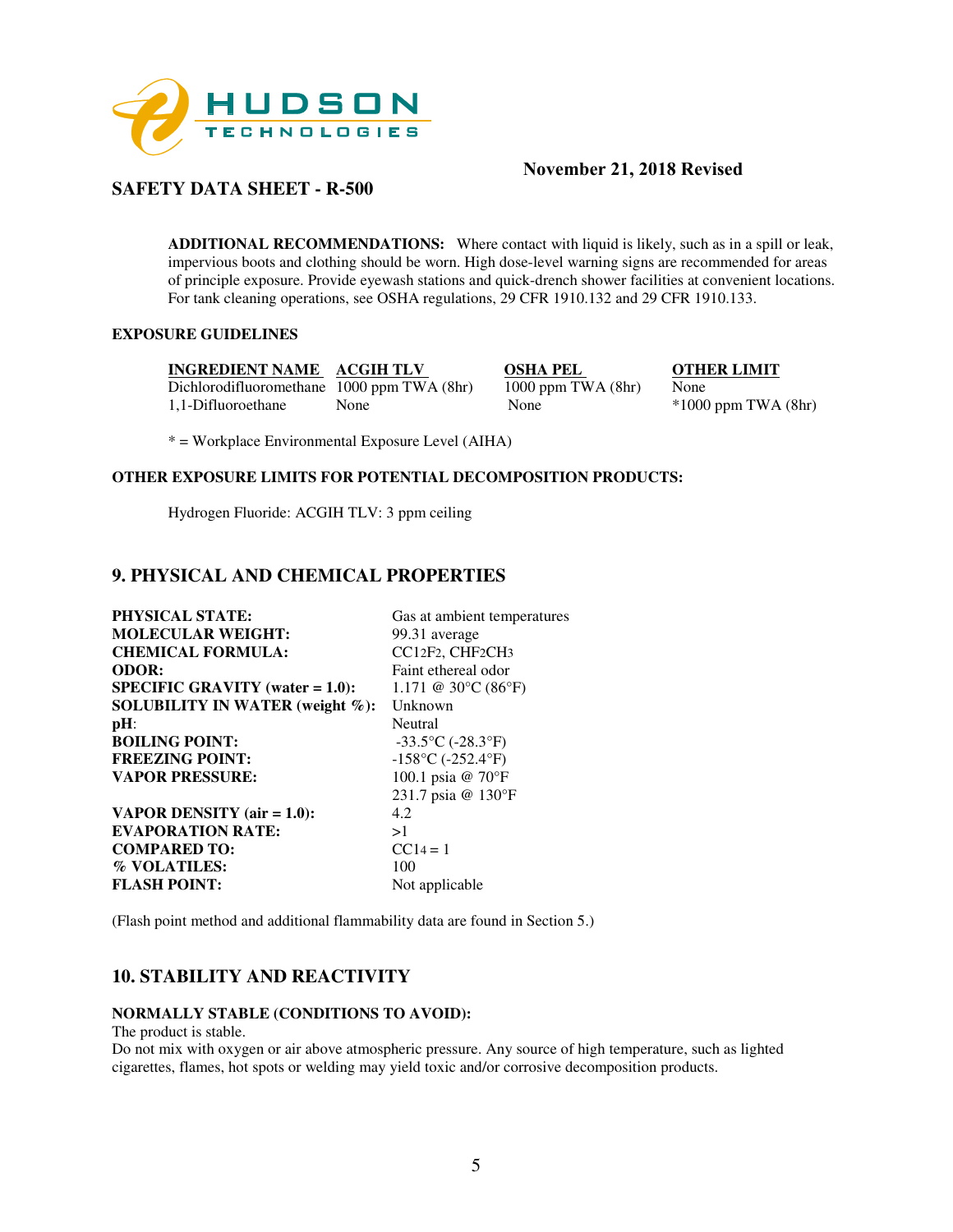

# **SAFETY DATA SHEET - R-500**

### **INCOMPATIBILITIES:**

Incompatible with active metals, strong alkali or alkaline earth metals – potassium, calcium, powdered aluminum, magnesium and zinc.

### **HAZARDOUS DECOMPOSITION PRODUCTS:**

Thermal decomposition products include hydrogen fluoride, hydrogen chloride, carbon monoxide, carbon dioxide and chlorine, and possibly carbonyl halides. These materials are hazardous - toxic and irritating.

### **HAZARDOUS POLYMERIZATION:**

Will not occur.

## **11. TOXICOLOGICAL INFORMATION**

### **IMMEDIATE (ACUTE) EFFECTS:**

Dichlorodifluoromethane LC50 : 4 hr. (rat) -  $>$  760,000 ppm / Cardiac Sensitization threshold (dog) - 50,000 ppm 10 min EC50 - 254,000 ppm

#### Difluoroethane

LD50: single dose (rat) – non-lethal at 1,500 mg/kg LC50: 2 hr (rat) - ~383,000 ppm. Non-lethal at 200,000 ppm Cardiac Sensitization NOEL - > 150,000 ppm

## **DELAYED (SUBCHRONIC AND CHRONIC) EFFECTS:**

Dichlorodifluoromethane Subchronic NOEL – 10,000 ppm

#### Difluoroethane

Exposures of rats 6 hrs/day, 5 days/week, for two years at levels up to 25,000 ppm, did not cause chronic toxicity or carcinogenic response.

#### **OTHER DATA:**

Teratology: Not a teratogen

# **12. ECOLOGICAL INFORMATION**

**Degradability (BOD):** R-500, and each of its components (Dichlorodifluoromethane and Difluoroethane), is a gas at room temperature; therefore, it is unlikely to remain in water.

**Environmental Stability:** R-500, and each of its components (Dichlorodifluoromethane and Difluoroethane), will mainly volatize from the atmosphere.

**Octanol Water Partition Coefficient:** Unknown for mixture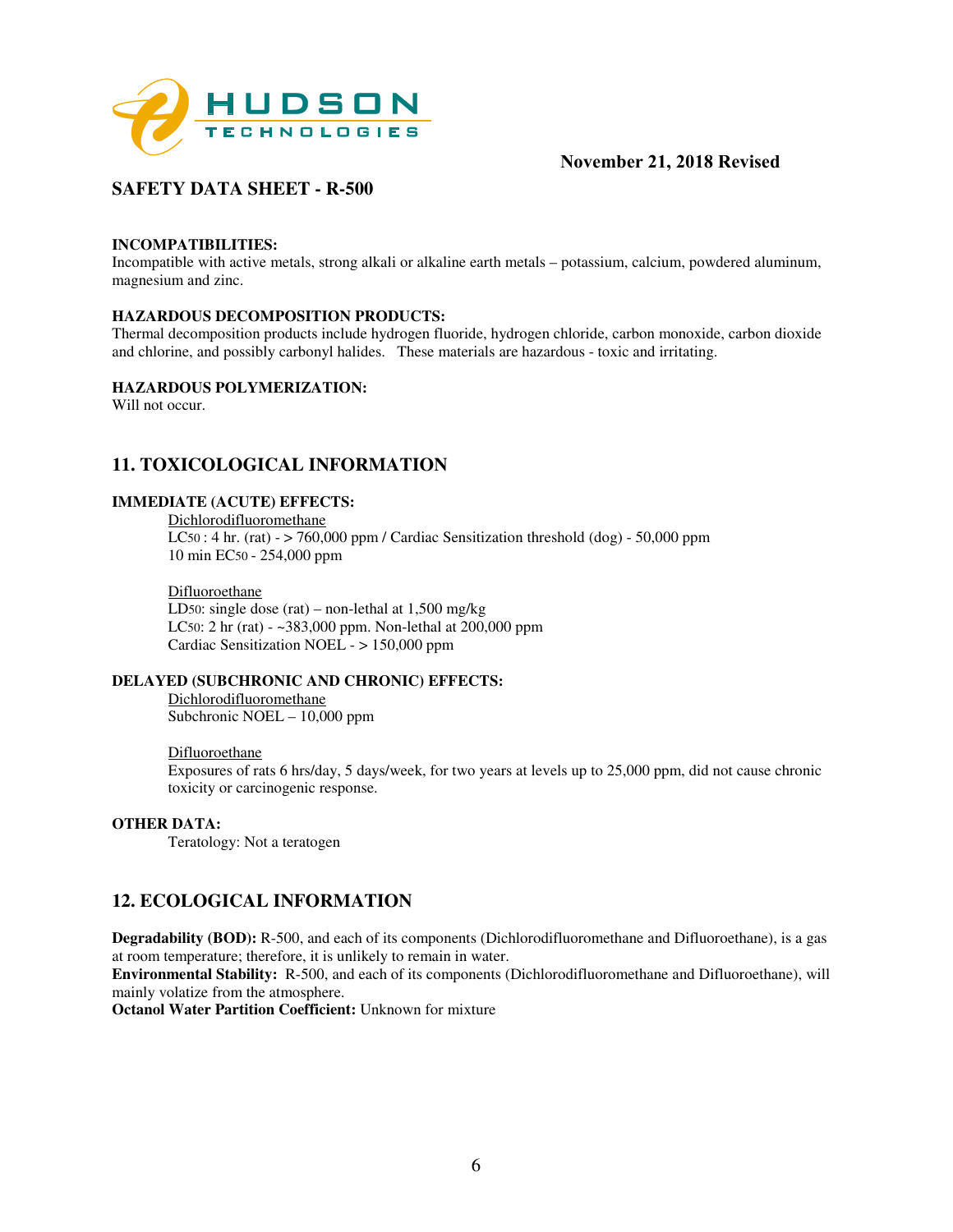

# **SAFETY DATA SHEET - R-500**

# **13. DISPOSAL CONSIDERATIONS**

**RCRA** 

**Is the unused product a RCRA hazardous waste if discarded?** Yes<br>**If yes, the RCRA ID number is:** U075 If yes, the RCRA ID number is:

## **OTHER DISPOSAL CONSIDERATIONS:**

Disposal must comply with federal, state, and local disposal or discharge laws. R-500 is subject to U.S. Environmental Protection Agency Clean Air Act Regulations Section 608 in 40 CFR Part 82 regarding refrigerant recycling.

**The information offered here is for the product as shipped. Use and/or alterations to the product such as mixing with other materials may significantly change the characteristics of the material and alter the RCRA classification and the proper disposal method.** 

# **14. TRANSPORT INFORMATION**

**US DOT PROPER SHIPPING NAME:** Dichlorodifluoromethane and Difluoroethane (Azeotropic Mixture) **US DOT HAZARD CLASS:** 2.2<br> **US DOT PACKING GROUP:** Not applicable **US DOT PACKING GROUP: US DOT ID NUMBER:** UN2602

For additional information on shipping regulations affecting this material, contact the information number found in Section 1.

# **15. REGULATORY INFORMATION**

## **TOXIC SUBSTANCES CONTROL ACT (TSCA)**

**TSCA INVENTORY STATUS:** Components listed on the TSCA inventory **OTHER TSCA ISSUES:** None

## **SARA TITLE III / CERCLA**

"Reportable Quantities" (RQs) and/or "Threshold Planning Quantities" (TPQs) exist for the following ingredients.

| <b>INGREDIENT NAME</b>  | SARA / CERCLA RO (lb.) | <b>SARA EHS TPO (lb.)</b> |
|-------------------------|------------------------|---------------------------|
| Dichlorodifluoromethane | 5000                   | None                      |

**Spills or releases resulting in the loss of any ingredient at or above its RQ requires immediate notification to the National Response Center [(800) 424-8802] and to your Local Emergency Planning Committee.** 

**SECTION 311 HAZARD CLASS:** IMMEDIATE PRESSURE

## **SARA 313 TOXIC CHEMICALS:**

The following ingredients are SARA 313 "Toxic Chemicals". CAS numbers and weight percents are found in Section 3.

## **INGREDIENT NAME COMMENT**

Dichlorodifluoromethane None